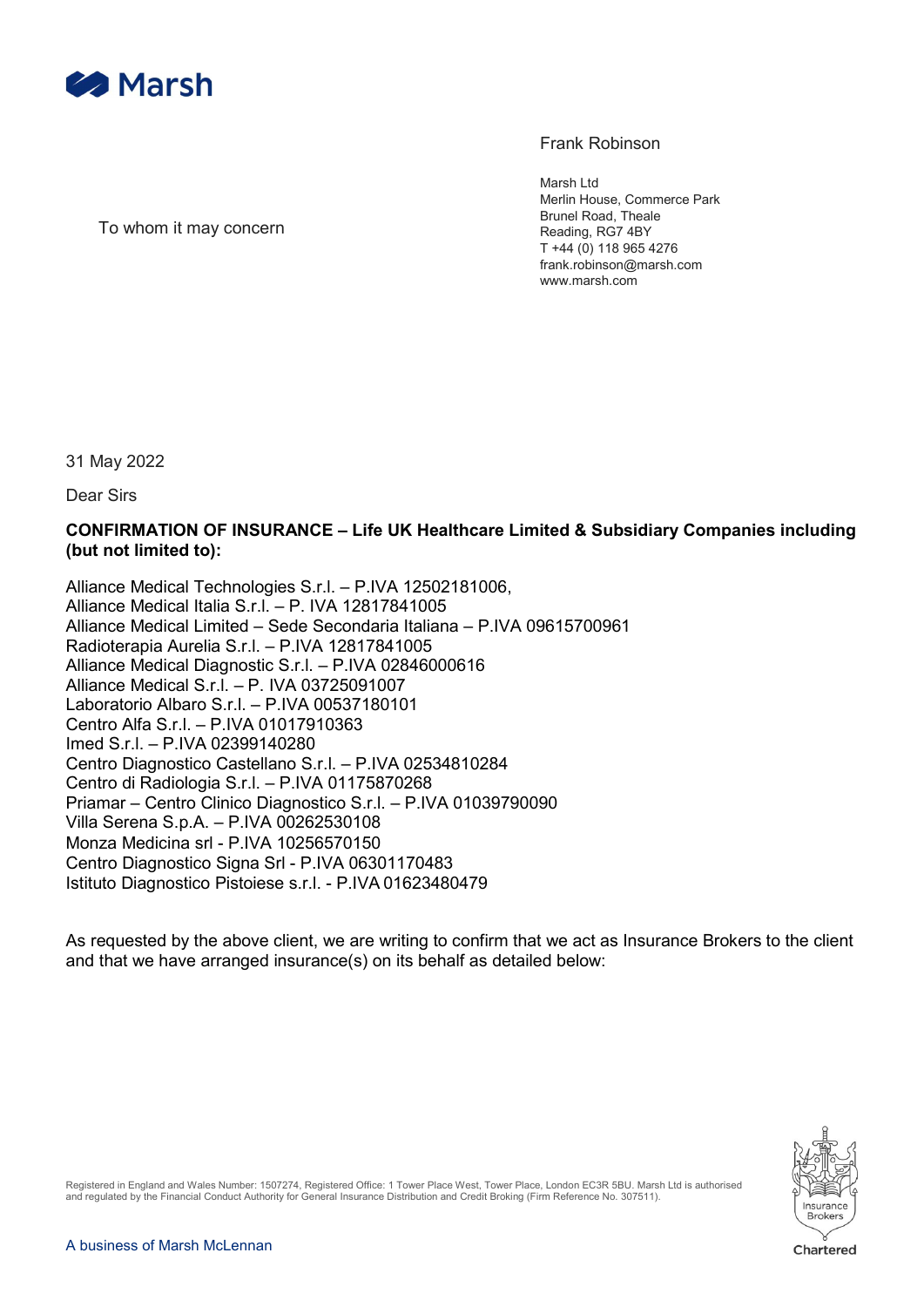Page 2 31 May 2022 To whom it may concern

## Combined Liability

| Everest Insurance (Ireland) DAC                                    |
|--------------------------------------------------------------------|
| Zurich Insurance Company PLC                                       |
| 450553/01/02/03/2022                                               |
| FINPH2250094                                                       |
| 1 June 2022 to 31 May 2023 both dates inclusive                    |
| GBP 25,000,000 any one occurrence                                  |
| GBP 10,000 each and every occurrence in respect of Property Damage |
| GBP 25,000,000 any one occurrence and in the aggregate             |
| GBP 10,000 each and every occurrence in respect of Property Damage |
| GBP 10,000,000 any one claim and GBP 20,000,000 in the aggregate   |
| GBP 10,000 each and every occurrence in respect of Property Damage |
| <b>PROFESSIONAL INDEMNITY</b>                                      |
| GBP 10,000,000 any one claim and in the aggregate                  |
| GBP 5,000 each and every claim                                     |
|                                                                    |
| GBP 20,000,000 any one occurrence                                  |
| Nil                                                                |
|                                                                    |

The Deductibles specified above shall be subject to the following aggregates: EUR 130,000 in respect of all other Occurrences or claims originating out of Italy. Occurrences or claims in Italy will be dealt with under separate policy 450553/04/05/06/2022

We have placed the insurance, which is the subject of this letter after consultation with the client and based upon the client's instructions only. Terms of coverage, including limits and deductibles, are based upon information furnished to us by the client, which information we have not independently verified.

This letter is issued as a matter of information only and confers no right upon you other than those provided by the policy. This letter does not amend, extend or alter the coverage afforded by the policies described herein. Notwithstanding any requirement, term or condition of any contract or other document with respect to which this letter may be issued or pertain, the insurance afforded by the policy described herein is subject to all terms, conditions, limitations, exclusions and cancellation provisions and may also be subject to warranties. Limits shown may have been reduced by paid claims.